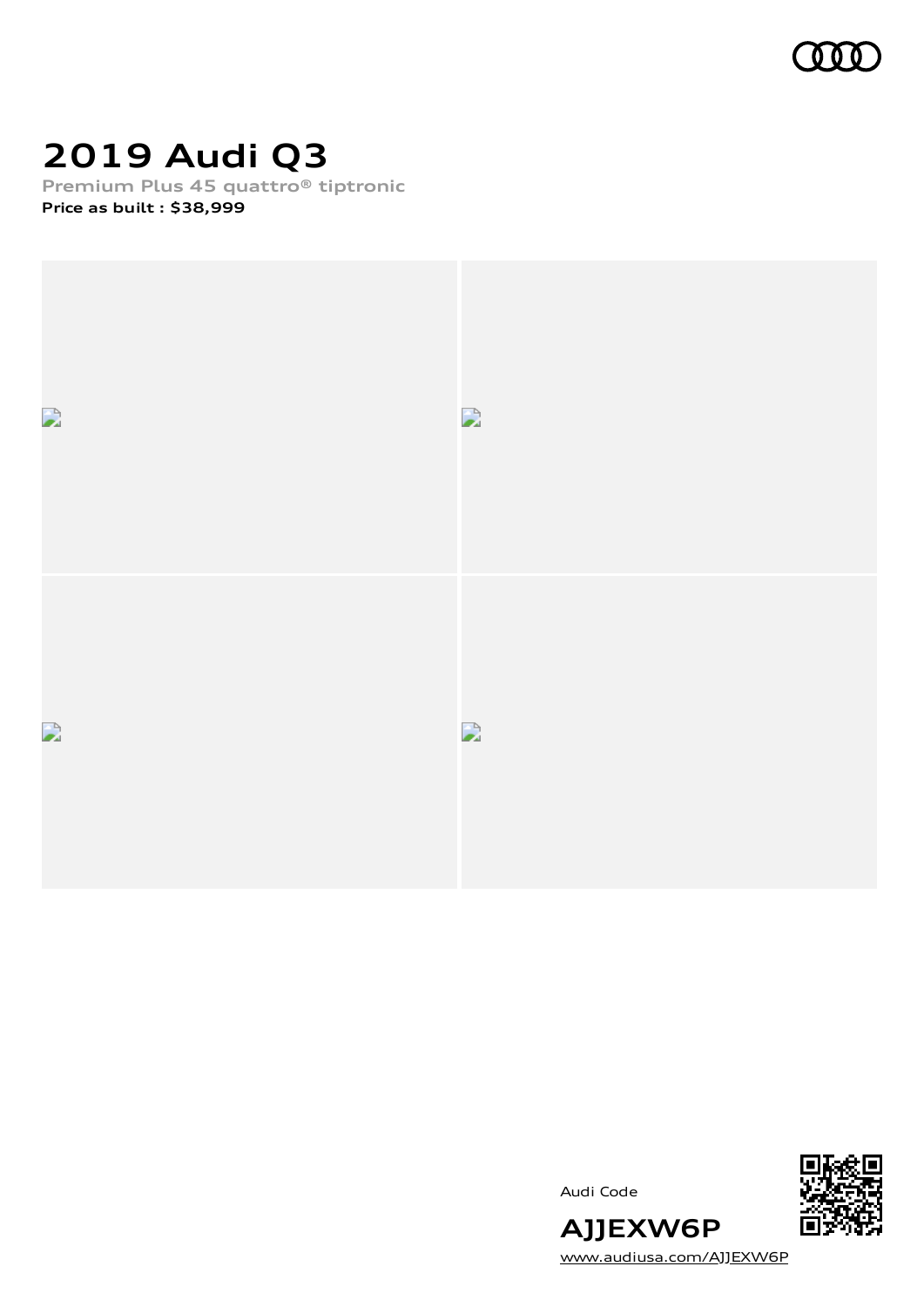#### **Audi 2019 Audi Q3** Premium Plus 45 quattro® tiptronic

**Price as buil[t](#page-8-0)** \$38,999

#### **Exterior colour**

Mythos Black metallic

### $\overline{\phantom{a}}$

#### **Further Information**

|                 | No           |
|-----------------|--------------|
| Mileage         | 16,706 miles |
| Type of vehicle | Used car     |

**Warranty**

#### **Interior colour**

| Seats     | Black with Rock Gray stitching |
|-----------|--------------------------------|
| Dashboard | Black                          |
| Carpet    | Black                          |
| Headliner | Black                          |

#### **Audi Code** AJJEXW6P

**Your configuration on www.audiusa.com** [www.audiusa.com/AJJEXW6P](https://www.audiusa.com/AJJEXW6P)

**Commission number** fa0f432a0a0e09af5ebc

#### **Technical Specifications**

| Engine type                  | Four-cylinder                                 |
|------------------------------|-----------------------------------------------|
| stroke                       | Displacement/Bore and 1,984/82.5 x 92.8 cc/mm |
| Torque                       | 258 lb-ft@rpm                                 |
| Top track speed              | 130 mph mph                                   |
| Acceleration (0 - 60<br>mph) | 7.0 seconds seconds                           |
| Recommended fuel             | Regular                                       |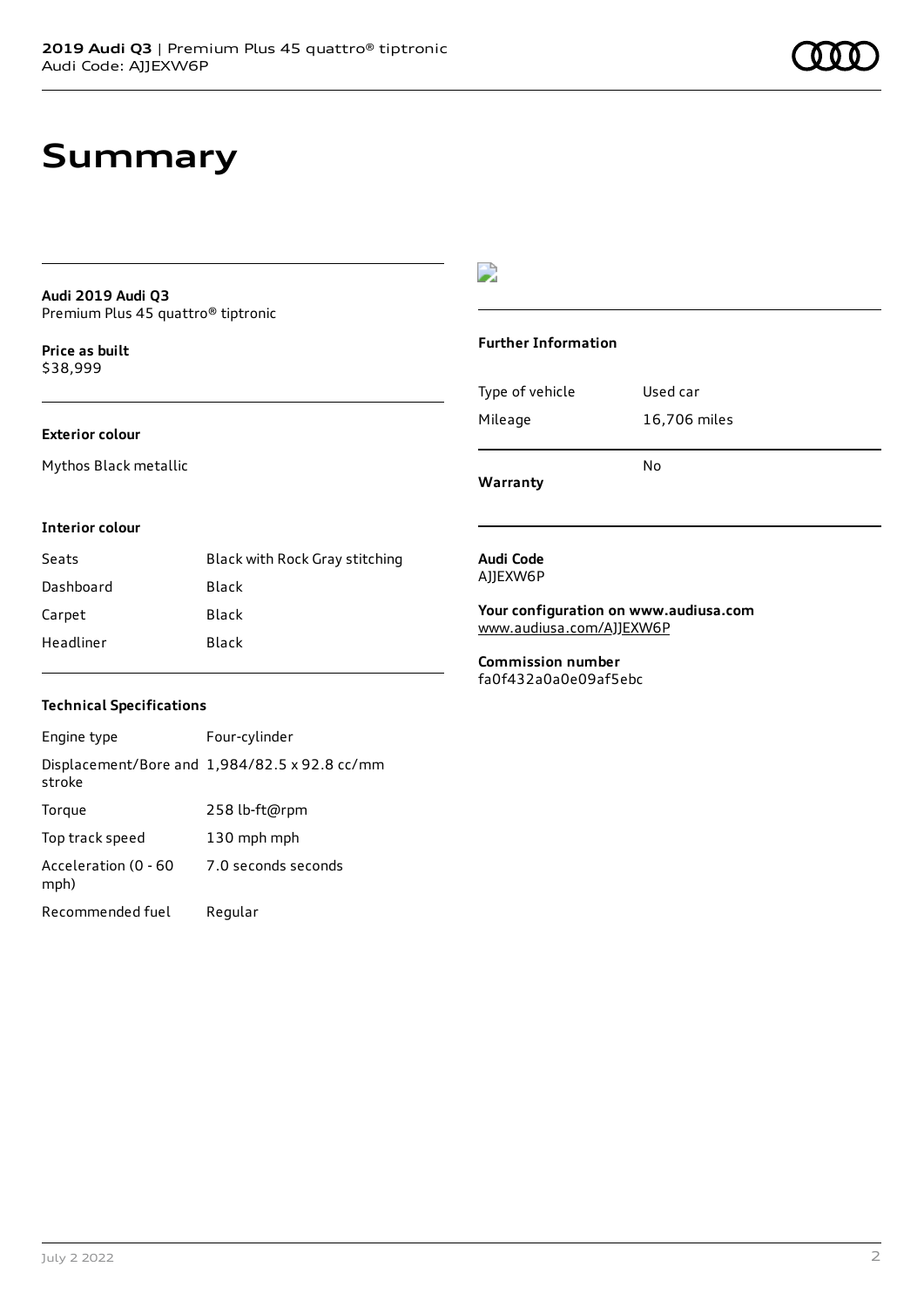

# **Standard features**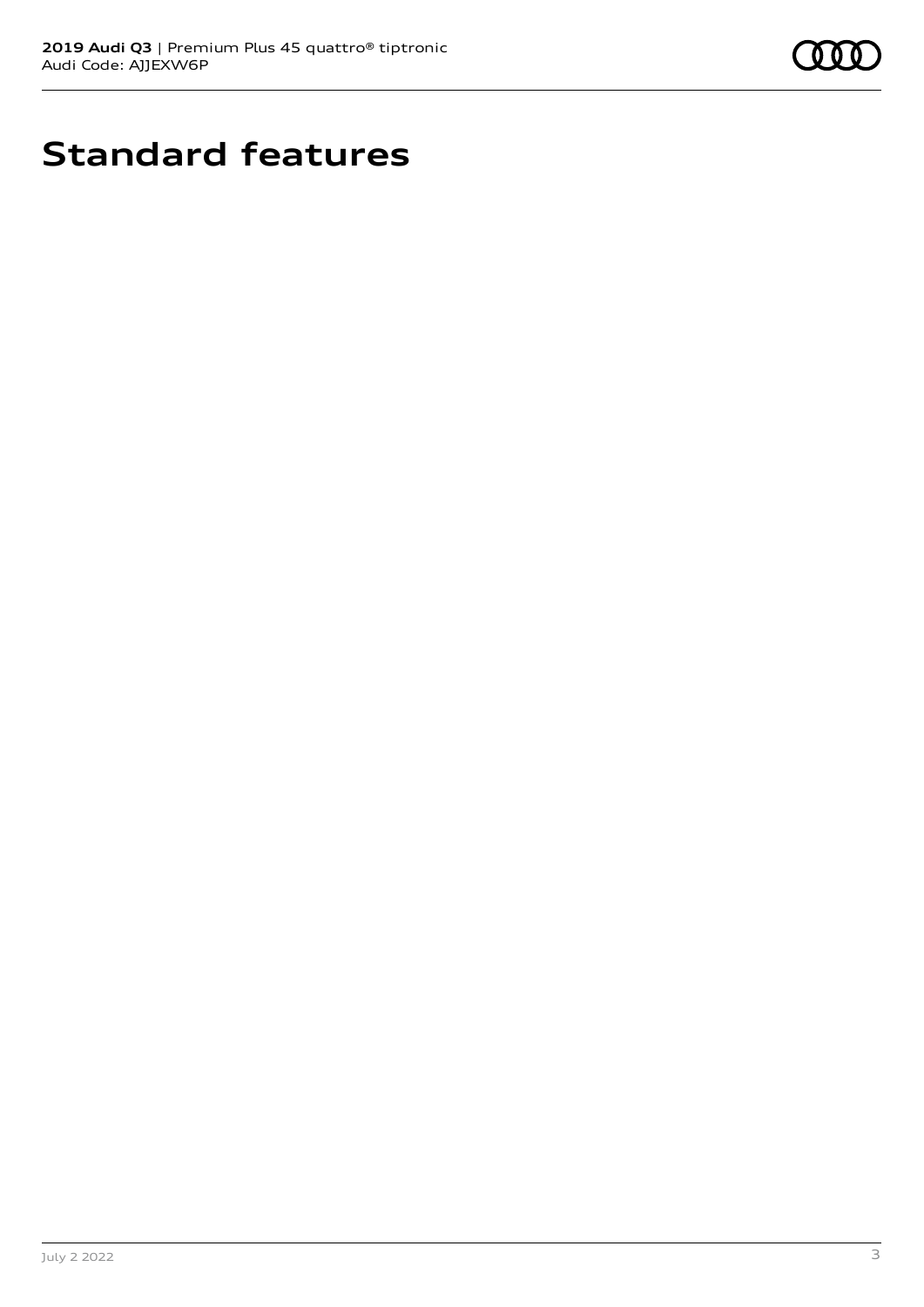# **Dealer remarks**

Volkswagen World of Newton is proud to offer this stunning-looking 2019 Audi Q3 in Black This vehicle has passed our comprehensive inspection and comes with the following features;

Mythos Black metallic \$595.00 Black interior Included Premium Plus package \$3100.00 Alarm HomeLink® garage door opener SiriusXM® All Access service w/3-month trial subscription Audi advanced key Audi parking system plus Audi side assist with rear cross traffic assist Lane departure warning LED interior lighting package 8-way power passenger seat with 4-way power lumbar Auto-dimming interior mirror with compass Aluminum Spectrum inlays Full LED headlights Audi phone box with wireless charging and signal booster Navigation package \$2000.00 MMI Navigation plus MMI touch response (10.1\* touchscreen) Audi connect (6 month trial) Audi virtual cockpit (12.3\* screen) Bang & Olufsen® sound system \$850.00 Bang & Olufsen® sound system with 3D sound Driver assistance package \$800.00 Adaptive cruise control with stop & go 20\* Wheel package \$800.00 20\* 5-twin-spoke modular design wheels Summer performance tires Sport interior package \$500.00 Three-spoke multifunction steering wheel w/ shift paddles S line sport seats with contrast stitching Brushed Aluminum matte inlay

#### Awards:

\* 2019 KBB.com 10 Best SUVs Worth Waiting For

Here at Volkswagen World Of Newton we're committed to providing our Newton East Stroudsburg Dover NJ Jacksonville NJ and Morristown NJ drivers with the ultimate dealership experience. From a comprehensive selection of new Volkswagens and budget-friendly used cars to car loans and Volkswagen Credit leases and friendly service there's a variety of reasons why our customers continue to return to our conveniently located showroom. From the moment you walk into our brand new showroom to the moment you walk out the doors the Volkswagen World Of Newton team will provide you with the continued service you need to enjoy every mile. Are you interested in learning more about our offerings or rich-history? Consider joining us at 66 Route 206 North Newton New Jersey where we're a just a quick drive away from Newton NJ Pike County PA Sussex NJ Denville NJ and Mount Olive NJ. We truly look forward to assisting you today and in the future with all of your automotive needs! Visit us on the web at www.newtonvolkswagen.com or call us at (973) 756-3100.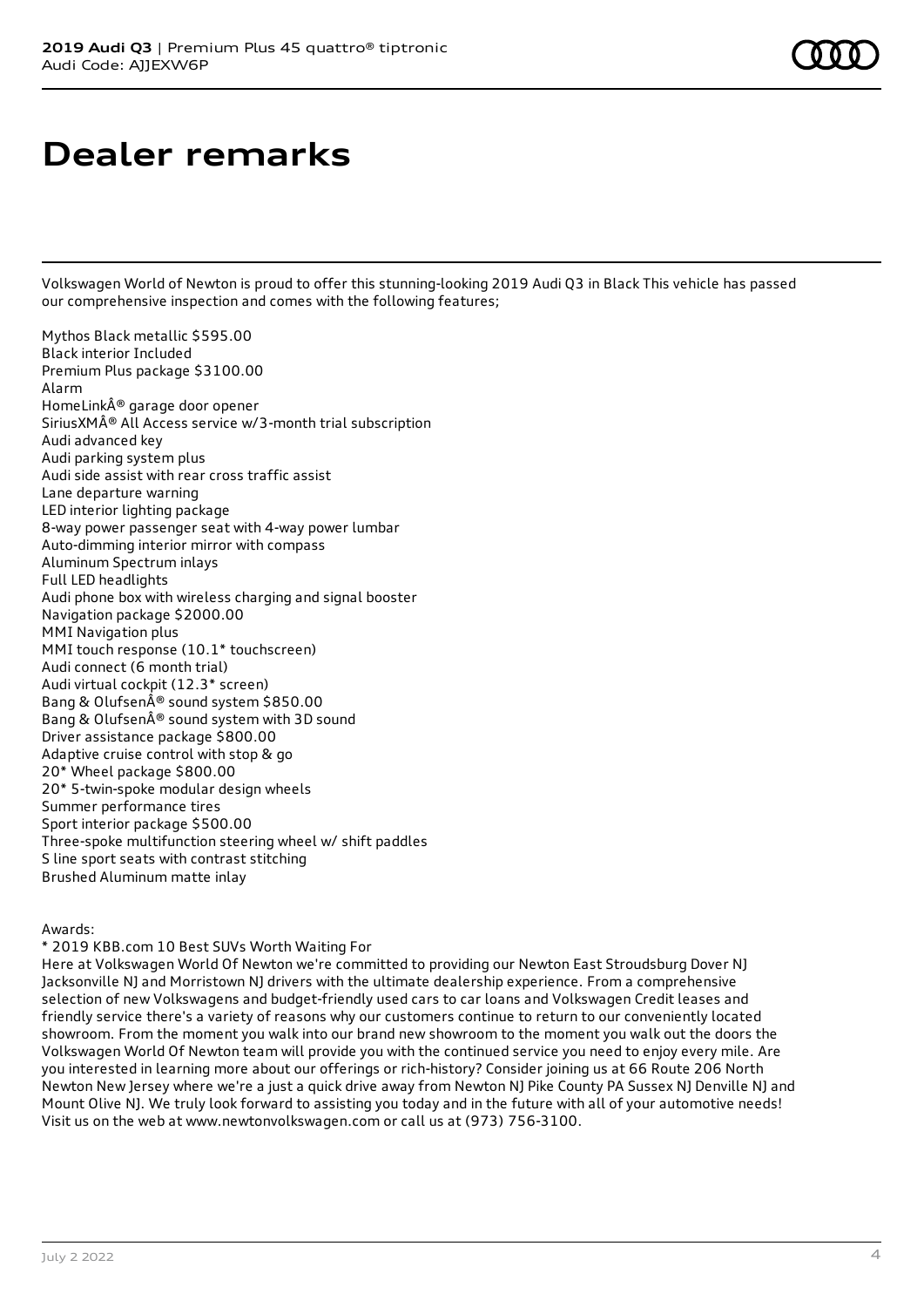# **Technical Specifications**

### **Engineering | Performance**

| Engine type                                 | Four-cylinder                                 | Gear ratios: 8th         | 0.672:1                                      |
|---------------------------------------------|-----------------------------------------------|--------------------------|----------------------------------------------|
| Acceleration (0 - 60                        | 7.0 seconds seconds                           | Gear ratios: 6th         | 1.000:1                                      |
| mph)                                        |                                               | Gear ratios: 7th         | 0.808:1                                      |
| Power Level                                 | 45                                            | Gear ratios: Reverse     | 3.993:1                                      |
| Engine block                                | Cast-iron                                     | Gear ratios: Final Drive | 2.237:1                                      |
| Induction/fuel injection Turbocharged/TFSI® |                                               | Gear ratios: 4th         | 1.433:1                                      |
| Cylinder head                               | Aluminum-alloy                                | Transmission             | Eight-speed Tiptronic <sup>®</sup> automatic |
| Max. output ps/hp                           | 228 @ rpm                                     |                          | transmission with quattro <sup>®</sup> all-  |
|                                             | Displacement/Bore and 1,984/82.5 x 92.8 cc/mm |                          | wheel drive                                  |
| stroke                                      |                                               | Gear ratios: 5th         | 1.205:1                                      |
| Top track speed                             | 130 mph mph                                   | Gear ratios: 2nd         | 3.144:1                                      |
| Torque                                      | 258 lb-ft@rpm                                 | Gear ratios: 3rd         | 1.950:1                                      |
| Valvetrain                                  | 16-valve DOHC                                 | Gear ratios: 1st         | 5.590:1                                      |

### **Electrical system**

| Alternator | 140A      |
|------------|-----------|
| Batterv    | 360A/69Ah |

## **Transmission | Drivetrain**

#### **Steering**

| Steering type                              | Electromechanical power steering<br>system |
|--------------------------------------------|--------------------------------------------|
| Turning diameter, curb- 11.7 ft<br>to-curb |                                            |

#### **Suspension**

| Front axle | MacPherson strut front suspension |
|------------|-----------------------------------|
| Rear axle  | Four-link rear suspension         |

### **(1/2)**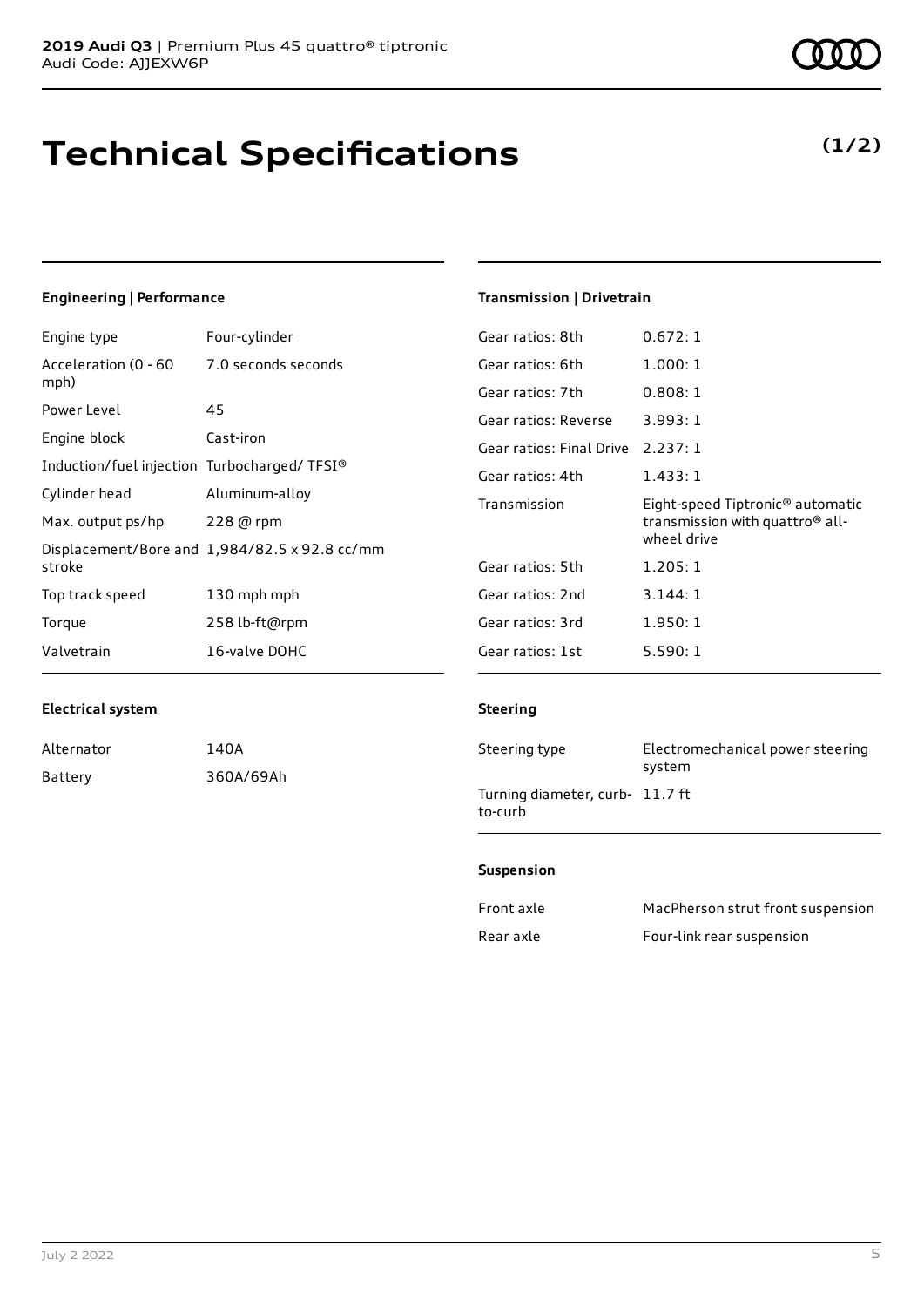# **Technical Specifications**

### **Brakes**

| Front brakes  | 13.4 (ventilated disc) in |
|---------------|---------------------------|
| Rear brakes   | 12.2 (ventilated disc) in |
| Parking brake | electrical                |

#### **Body**

| Material             | Fully galvanized steel unibody      |
|----------------------|-------------------------------------|
| Corrosion protection | Multistep anti-corrosion protection |

#### **Warranty | Maintenance**

| Warranty    | 4-year/50,000-mile Audi New<br>Vehicle Limited Warranty                                   |
|-------------|-------------------------------------------------------------------------------------------|
| Maintenance | 12-month/10,000-mile (whichever<br>occurs first) NO CHARGE first<br>scheduled maintenance |

### **Exterior Measurements**

| Height                           | 62.9 in  |
|----------------------------------|----------|
| Overall width without<br>mirrors | 72.8 in  |
| Length                           | 176.6 in |
| Wheelbase                        | 105.5 in |
| Drag coefficient                 | 0.36 Cw  |
| Overall width with<br>mirrors    | 79.7 in  |
| Track rear                       | 61.9 in  |
| Track front                      | 62.2 in  |
| Curb weight                      | 3,916 lb |
| Ground clearance,<br>loaded      | 29.9 in  |

### **Interior measurements**

| Seating capacity                          | 5                  |
|-------------------------------------------|--------------------|
| Head room with middle 37.6 in<br>sunroof  |                    |
| Head room with front<br>sunroof           | 39.6 in            |
| Shoulder room, front                      | 56.7 in            |
| Leg room, middle                          | $36.1$ in          |
| Shoulder room, middle                     | 55.1 in            |
| Leg room, front                           | 40.0 in            |
| Cargo volume, rear<br>seatbacks up/folded | 23.72 cu ft, cu ft |

### **(2/2)**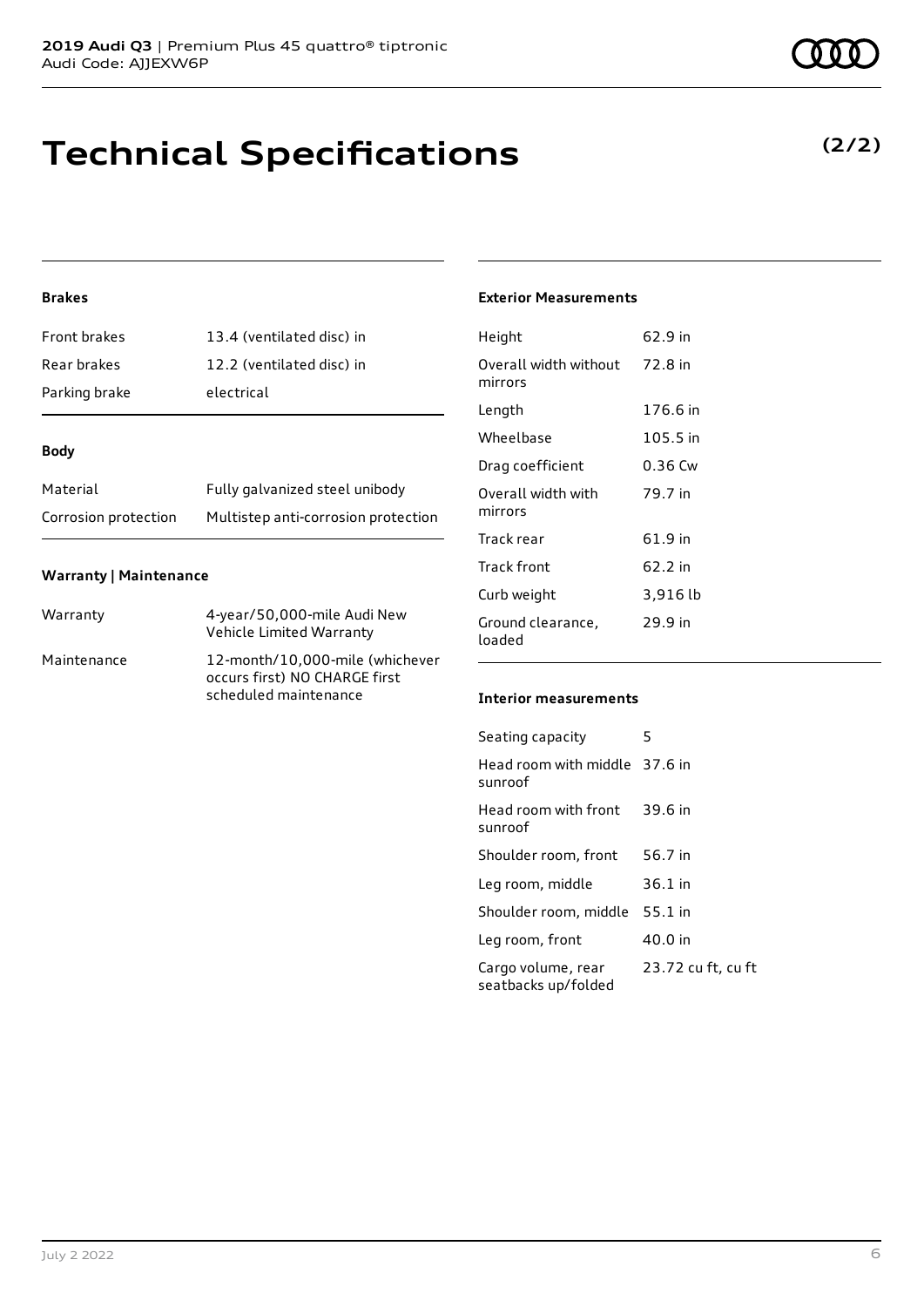## **Consumption- and emission**

#### **Consumption by NEDC**

| urban       | $19 \text{ mpg}$ |
|-------------|------------------|
| extra-urban | 27 mpg           |
| combined    | 22 mpg           |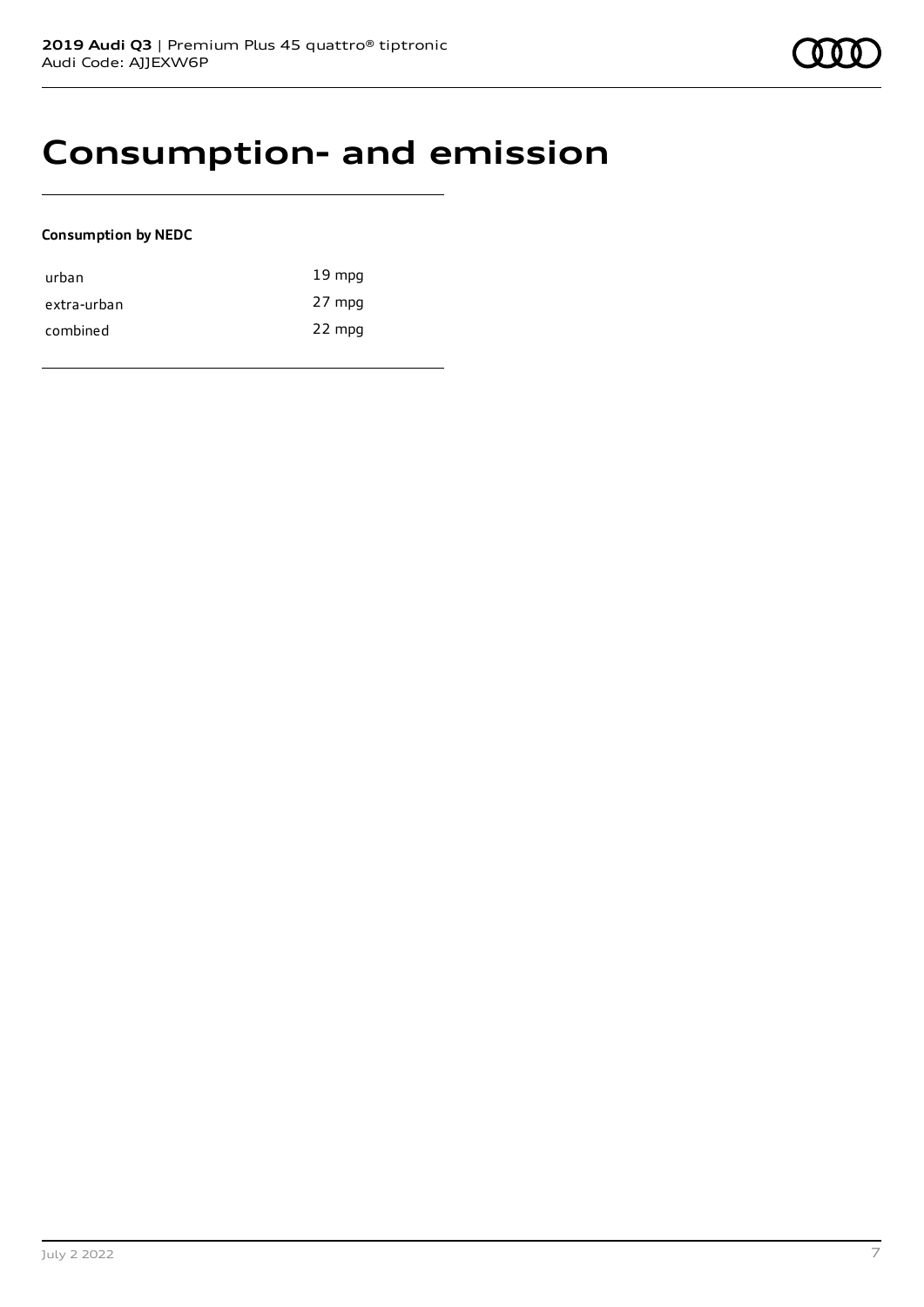# **Contact**

Dealer **Audi of Mendham**

26 E Main St 07945 Mendham NJ

Phone: 9735436000 FAX: 9735438459

www: [https://www.mendhamaudinj.com](https://www.mendhamaudinj.com/)